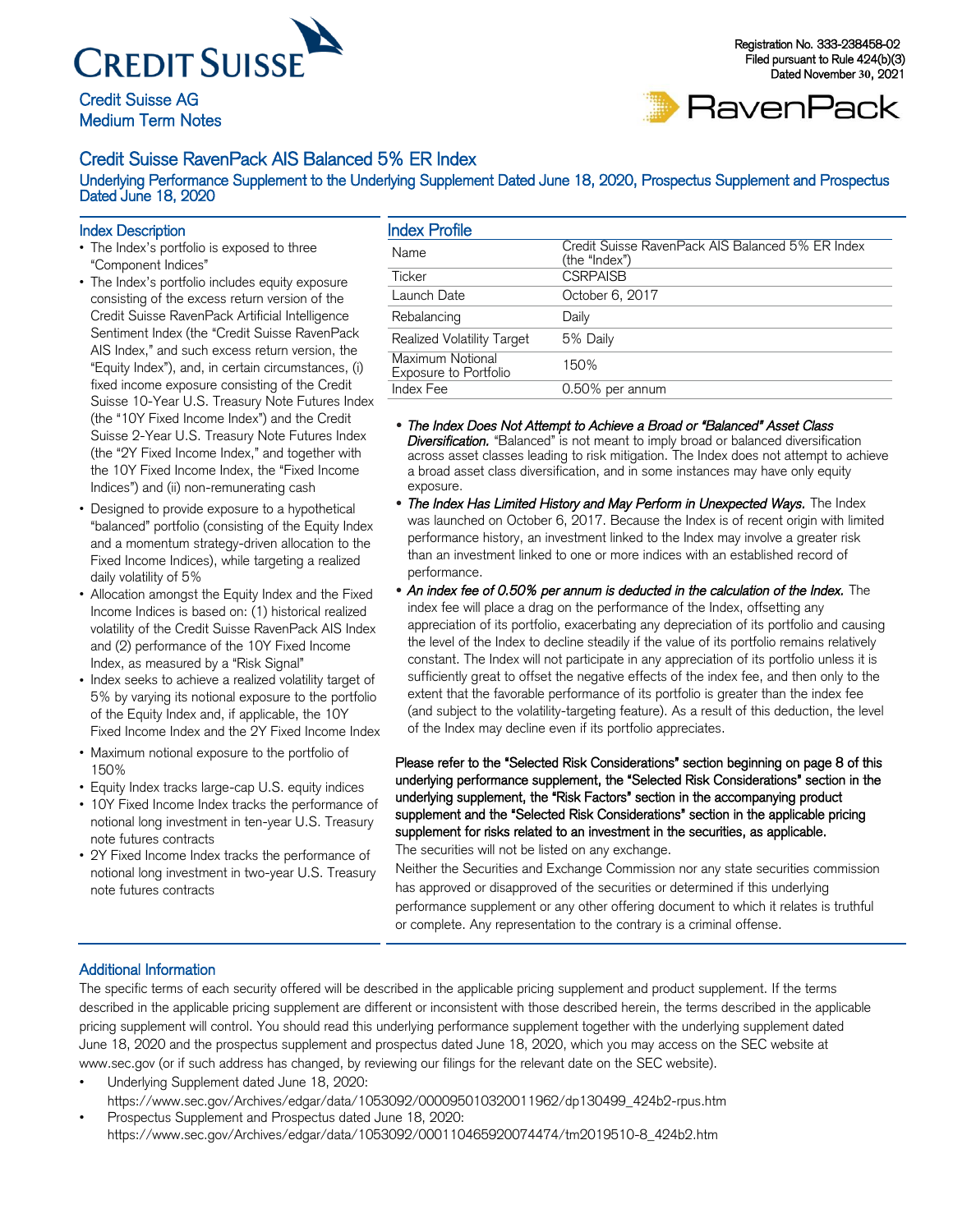# The Securities

We are responsible for the information contained and incorporated by reference in this underlying performance supplement. As of the date of this underlying performance supplement, we have not authorized anyone to provide you with different information, and we take no responsibility for any other information others may give you. We are not making an offer of any securities in any state where the offer is not permitted. You should not assume that the information in this document or other offering documents is accurate as of any date other than the date on the front of this document.

We are offering securities for sale in those jurisdictions in the United States where it is lawful to make such offers. The distribution of the offering documents and the offering of securities in some jurisdictions may be restricted by law. If you possess the offering documents, you should find out about and observe these restrictions. The offering documents are not an offer to sell the securities and are not soliciting an offer to buy the securities in any jurisdiction where the offer or sale is not permitted or where the person making the offer or sale is not qualified to do so or to any person to whom such offer or sale is not permitted. We refer you to the "Underwriting (Conflicts of Interest)" section of the applicable product supplement and the "Supplemental Plan of Distribution (Conflicts of Interest)" section of the applicable pricing supplement for additional information.

In the offering documents, unless otherwise specified or the context otherwise requires, references to "we," "us" and "our" are to Credit Suisse and its consolidated subsidiaries, and references to "dollars" and "\$" are to U.S. dollars.

|               | <b>Asset Class</b>           | <b>Component Index</b>                                                                        | Ticker          | Currency | Average<br>*Allocation | Past Month<br>Average<br>Allocation* |
|---------------|------------------------------|-----------------------------------------------------------------------------------------------|-----------------|----------|------------------------|--------------------------------------|
|               | Equities                     | Credit Suisse RavenPack Artificial<br>Intelligence Sentiment Index (Excess<br>return version) | <b>CSRPAIS</b>  | USD      | 37%                    | 32%                                  |
| $\mathcal{D}$ | <b>Bond Futures</b>          | Credit Suisse 10-Year U.S. Treasury<br>Note Futures Index                                     | <b>CSRETYUE</b> | USD      | 52%                    | 37%                                  |
| 3             | <b>Bond Futures</b>          | Credit Suisse 2-Year U.S. Treasury<br>Note Futures Index                                      | <b>CSRFTUUE</b> | USD      | 7%                     | 23%                                  |
|               | Non-remunerating N/A<br>Cash |                                                                                               | N/A             | USD      | 4%                     | 8%                                   |

## Component Indices

The Average Allocation shown above reflects average daily exposure of the Index from September 2, 2005 to October 29, 2021. Past performance of the Index is no guide to future performance. The Average Allocation is based on both backtested and actual historical Index performance information. For more information on the limitations of back-tested Index performance information, see "Limitations of Back-Tested Index Performance Information" below. Due to rounding, the numbers in the above table may not sum to 100%. The Average Allocation over the actual historical period from October 6, 2017 to October 29, 2021 was, respectively: 36%, 48%, 11%, and 5%. The Past Month Average Allocation is based on the actual allocation from September 30, 2021 to October 29, 2021.

## Limitations of Back-Tested Index Performance Information

It is important to understand that back-tested index performance information is subject to significant limitations, in addition to the fact that past performance is never a guarantee of future performance. In particular:

- Credit Suisse International, the "Index Sponsor," developed the rules of the Index with the benefit of hindsight—that is, with the benefit of being able to evaluate how the index rules would have caused the Index to perform had it existed during the back-tested period. The fact that the Index generally appreciated over a given back-tested period may not therefore be an accurate or reliable indication of any fundamental aspect of the Index methodology.
- The back-tested performance of the Index might look different if it covered a different historical period. The market conditions that existed during the historical period covered by the back-tested Index performance information are not necessarily representative of the market conditions that will exist in the future.
- Because the Component Indices were not published during the entire period for which the Index Sponsor has prepared back-tested Index performance information, the back-tested Index levels have been calculated by the Index Sponsor based in part on back-tested levels of the Component Indices that were prepared by their respective sponsor.

It is impossible to predict whether the Index will rise or fall. The actual future performance of the Index may bear no relation to the actual historical or back-tested levels of the Index.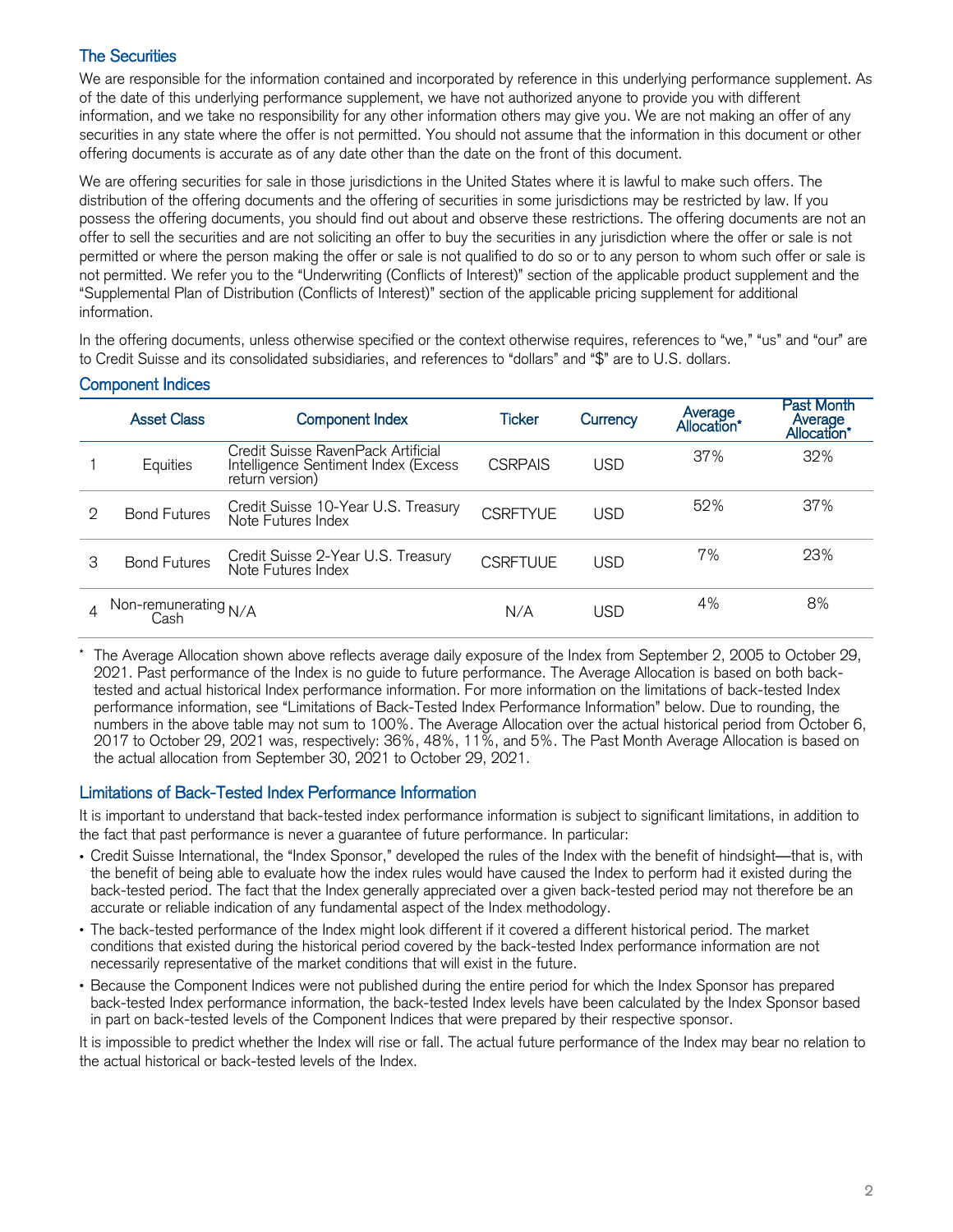



| <b>Full Period</b>   | Index                  | SPXT5UE                |
|----------------------|------------------------|------------------------|
| Ann. Return          | 6.07%                  | 3.38%                  |
| Ann. Volatility      | 4.96%                  | 4.99%                  |
| Max Drawdown         | $-7.05\%$              | $-12.25%$              |
| Sharpe Ratio         | 1.99                   | 0.68                   |
| Return /<br>Drawdown | 0.86                   | 0.28                   |
| <b>Best Month</b>    | 3.97%<br>(Jan 2018)    | 4.10%<br>(Jan 2018)    |
| <b>Worst Month</b>   | $-4.92%$<br>(Oct 2018) | $-3.97%$<br>(Oct 2018) |
| <b>Average Month</b> | 0.50%                  | 0.27%                  |

| <b>Additional Return Statistics</b> |        |         |  |  |  |  |  |
|-------------------------------------|--------|---------|--|--|--|--|--|
|                                     | Index  | SPXT5UE |  |  |  |  |  |
| Year-to-Date                        | 4.13%  | 7.53%   |  |  |  |  |  |
| 1 Month                             | 2.32%  | 2.60%   |  |  |  |  |  |
| 3 Month                             | 0.48%  | 1.66%   |  |  |  |  |  |
| 1 Year                              | 7.35%  | 11.31%  |  |  |  |  |  |
| 3 Year                              | 26.47% | 15.05%  |  |  |  |  |  |
| 5 Year                              | 41.91% | 35.12%  |  |  |  |  |  |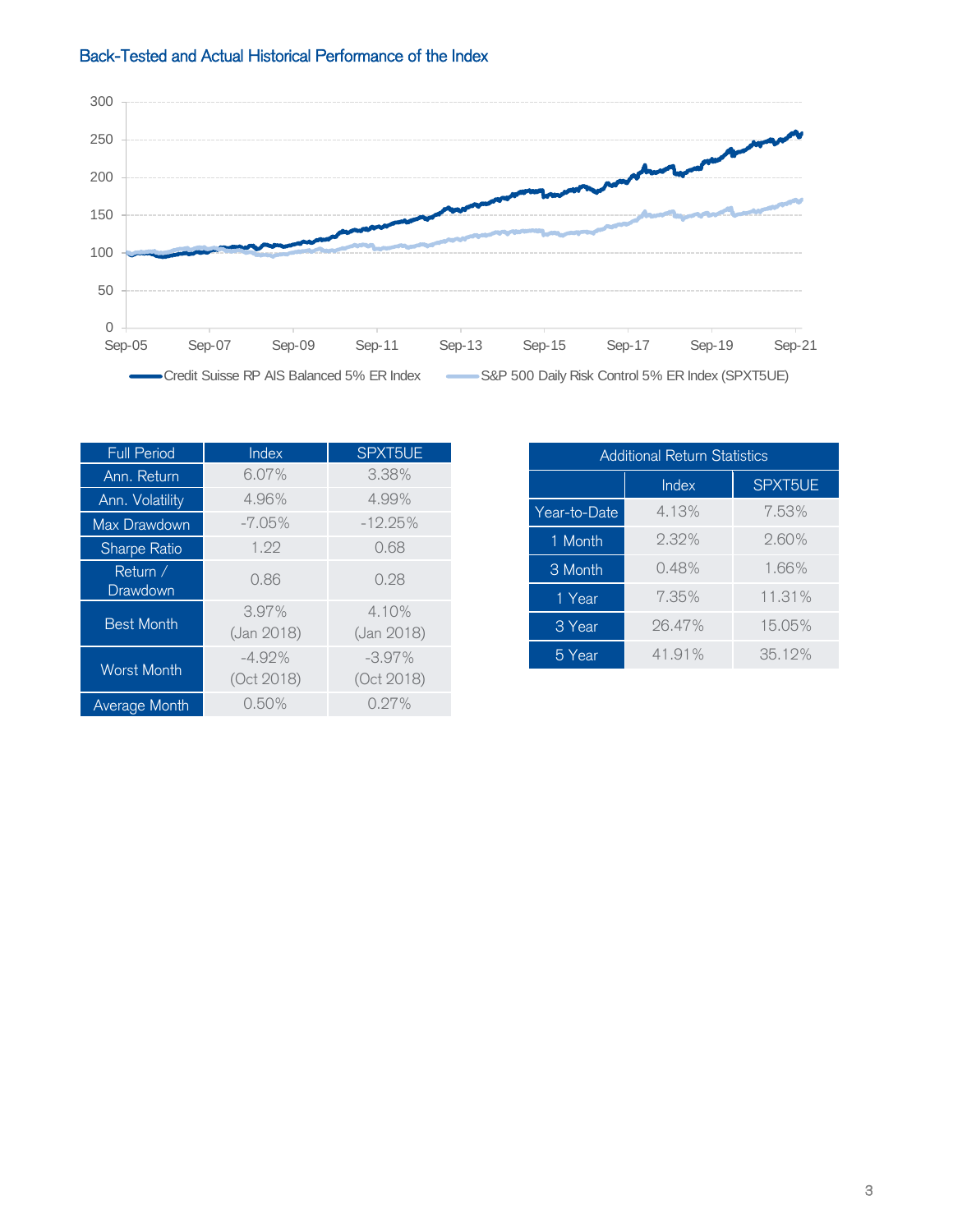| Credit Suisse RavenPack AIS Balanced 5% ER Index Monthly and Annual Return Statistics |              |                   |           |               |                           |              |           |                           |                   |                                   |            |                               |          |
|---------------------------------------------------------------------------------------|--------------|-------------------|-----------|---------------|---------------------------|--------------|-----------|---------------------------|-------------------|-----------------------------------|------------|-------------------------------|----------|
|                                                                                       | Jan          | Feb               | Mar       | Apr           | May                       | June         | July      | Aug                       | Sept              | Oct                               | <b>Nov</b> | <b>Dec</b>                    | Year     |
| 2007                                                                                  | 1.18%        | $-1.29%$          | 14%       | 1.75%         | 1.25%                     | $-1.1$<br>0% | $-0.06\%$ | 1.80%                     | 1.55%             | .54%<br>0.                        | 2.07%      | 0.83%                         | 8.95%    |
| 2008                                                                                  | -0.84%       | .64%<br>$\circ$   | $0.90\%$  | $-0.57\%$     | 0.01%                     | $-1.27%$     | 1.18%     | 1.59%                     | $-1.99\% -1.83\%$ |                                   | 3.66%      | 1.87%                         | 3.24%    |
| 2009                                                                                  | -1.57% -1.21 | $\%$              | 2.39%     |               | $-0.78\% -0.48\% -0.03\%$ |              | 1.14%     | 1.03%                     | 0.76%             | $-0.27%$                          | 2.92%      | $-1.48%$                      | 2.32%    |
| 2010                                                                                  | $-0.18%$     | $0\%$             | 1.82%     | 1.15%         | $-0.54\%$                 | 0.32%        | 2.62%     | 0.21%                     | 3.38%             | 1.68%                             | 0.20%      | $-0.14\%$ 12.20%              |          |
| 2011                                                                                  | 1.67%        | 1.09%             | $-0.98%$  | 1.88%         | 0.67%                     | $-1.12%$     | 2.01%     | 0.11%                     | $-0.49%$          | 1.15%                             | 0.54%      | 1.80%                         | 8.58%    |
| 2012                                                                                  | 1.46%        | 0.22%             | 0.68%     | 1.16%         | $-1.02%$                  | 1.06%        | 1.11%     | 1.16%                     | 0.56%             | $-1.21%$                          | 0.94%      | 0.27%                         | 6.54%    |
| 2013                                                                                  | 2.11%        | 1.04%             | 2.56%     | 1.69%         | $-0.92\%$                 | $-1.14%$     | 1.19%     | $-1.32%$                  | 1.78%             | 1.79%                             | 1.37%      | 1.28%                         | 11.94%   |
| 2014                                                                                  | $-1.70\%$    | 1.98%             | 0.23%     | 0.18%         | 1.81%                     | 0.84%        |           | $-0.79\%$ 2.55% $-0.75\%$ |                   | 1.26%                             | 2.41%      | $-0.45\%$                     | 7.74%    |
| 2015                                                                                  | 1.28%        | 0.91%             | $0.00\%$  | $-0.33\%$     | 0.74%                     | $-0.96%$     |           | 1.47% -4.45% 0.15%        |                   |                                   |            | $1.41\%$ -0.59% -0.13% -0.63% |          |
| 2016                                                                                  | 1.04%        | 0.90%             | 1.64%     | .08%<br>$-$ O | 0.17%                     | 1.32%        | 1.75%     |                           |                   | $-0.90\% -0.42\% -2.03\% -1.40\%$ |            | 1.04%                         | 2.96%    |
| 2017                                                                                  | 1.67%        | 3.64%             | $-0.89\%$ | 0.57%         | 0.83%                     | 0.91%        | 0.28%     | 0.15%                     | 2.62%             | 0.26%                             | 2.42%      | 0.53%                         | 13.67%   |
| 2018                                                                                  | 3.97%        | $-3.30\%$         | $-0.54\%$ | 0.03%         | 0.59%                     | $-0.24%$     | 2.25%     | 1.03%                     | 0.51%             | $-4.92\%$                         | 0.51%      | $-0.30\%$                     | $-0.71%$ |
| 2019                                                                                  | 1.80%        | $0.30\%$          | 1.09%     | 0.86%         | $-1.09\%$                 | 3.89%        | 0.59%     | 1.27%                     | $-0.62%$          | 1.01%                             | 1.13%      | 1.40%                         | 12.20%   |
| 2020                                                                                  | 1.26%        | $-1.23%$          | 0.95%     | 0.87%         | 0.59%                     | 0.68%        | 1.69%     | 1.71<br>$\%$              |                   | $-0.44\% -1.32\%$                 | 2.25%      | 0.83%                         | 8.03%    |
| 2021                                                                                  |              | $-0.41\% -0.98\%$ | 0.38%     | 1.37%         | 0.38%                     | 1.22%        | 1.66%     | $1.11\%$                  | -2.88%            | 2.32%                             |            |                               | 4.13%    |

Source: Credit Suisse, Bloomberg, RavenPack, S&PDJI. The Index was launched on October 6, 2017. Back-tested data is shown from September 2, 2005 to October 6, 2017. Historical data is shown from October 6, 2017 to October 29, 2021.

The shaded area indicates the period for which historical data is shown. Past performance of the Index is no guide to future performance. Performance is shown net of 0.50% per annum index fee embedded in the Index. Using back-tested methodology, Credit Suisse International, the "Index Calculation Agent," has computed the closing level of the Index since September 2, 2005, with a hypothetical initial level of 100. Back-tested performance results have inherent limitations. For more information on the limitations of back-tested Index performance information, see "Limitations of Back-Tested Index Performance Information" above. In the Monthly and Annual Return Statistic Tables, "Year" refers to the YTD return for partial year.

"SPXT5UE" is the S&P 500® Daily Risk Control 5% USD Excess Return Index. SPXT5UE was launched on September 10, 2009. Back-tested data for SPXT5UE is shown from September 2, 2005 to September 10, 2009. Historical data for SPXT5UE is shown from September 10, 2009 to October 29, 2021. Back-tested performance results have inherent limitations. For more information on the limitations of back-tested Index performance information, see "Limitations of Back-Tested Index Performance Information" above.

The relationship between the performance of the Index and the performance of SPXT5UE shown in the graph above is not an indication of how the performance of the Index may compare to the performance of SPXT5UE in the future. There is no guarantee that the Index will outperform SPXT5UE. By including performance information for SPXT5UE, no suggestion is made that SPXT5UE is the only alternative index to which the back-tested performance of the Index should be compared. You should independently evaluate an investment linked to the Index as compared to other investments available to you. In particular, you should note that, like the Index, SPXT5UE is an "excess return" index, which reflects the performance of a hypothetical investment made with borrowed funds and thus bears a hypothetical interest cost. The performance of excess return indices is less than the performance that could be achieved by a fully funded direct investment (i.e., an investment not made with borrowed funds).

As used in the table above, "Ann. Return" means the annualized return of the Index.

As used in the table above, "Ann. Volatility" means the annualized volatility of the Index.

As used in the table above, "Max Drawdown" means the greatest decline in the level of the Index from September 2005 to October 2021 as measured from the highest level of the Index to the lowest level of the Index, expressed as a percentage.

As used in the table above, "Sharpe Ratio" means the annualized return divided by the annualized volatility.

As used in the table above, "Return / Drawdown" means the annualized return of the Index divided by the absolute value of the Max Drawdown.

As used in the table above, "Best Month" means the highest monthly Index return from October 2005 to October 2021.

As used in the table above, "Worst Month" means the lowest monthly Index return from October 2005 to October 2021.

As used in the table above, "Average Month" means the arithmetic average of the monthly Index returns from October 2005 to October 2021.

As used in the table above, "Additional Return Statistics" reflect the return of the Index over the stated period, ending October 29, 2021.

### Overview of the Equity Index

The Index's portfolio includes equity exposure consisting of the Equity Index. The Equity Index is an excess return version of the Credit Suisse RavenPack AIS Index, reflecting the performance of the Credit Suisse RavenPack AIS Index less a deemed borrowing cost calculated based on 3-month USD LIBOR.

#### The title "artificial intelligence" does not imply any form of actual intelligence, learning or comprehension. For more information, see "Selected Risk Considerations" in the underlying supplement.

#### Index Objective

• The Equity Index provides exposure to a hypothetical portfolio of at least four sectors of the S&P 500® Index with the most positive Sentiment Scores in proportion to market capitalization and inversely proportional to realized volatility.

RavenPack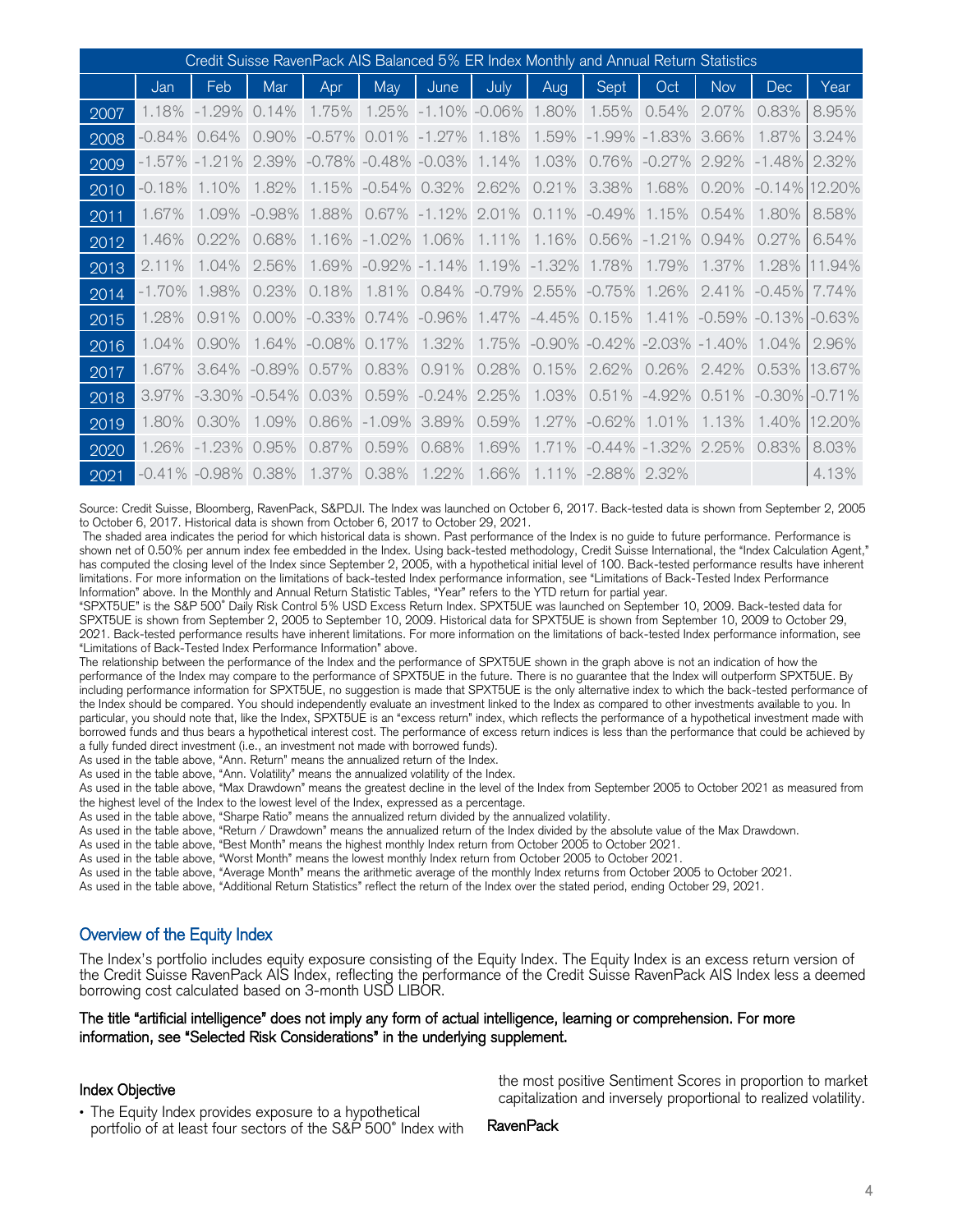- RavenPack has developed an algorithm, licensed by CSI for use by the Equity Index, that is designed to assign scores to news items that discuss companies (the "RPNA Algorithm").
- While the RPNA Algorithm assigns many different types of scores to news items, the Equity Index uses three of these scores that are on a scale from  $0 - 100$  that are designed to reflect the "relevance," "novelty" and "sentiment" of the news items in relation to the companies discussed in such news item.

### Index Methodology

• Sentiment Score Calculation: The Equity Index selects the most relevant and most novel news items with significant positive or negative sentiment in relation to earnings or

revenues of the companies in a particular sector and calculates a "Sentiment Score" for such sector based on the Event Scores of the selected news items.

- Index Selection: The four S&P Sector TR Indices that are deemed to have the most positive Sentiment Score relating to earnings and revenue as of the last trading day of the immediately preceding calendar quarter are selected for hypothetical long exposure.
- Weighting: The Equity Index applies quarterly index weights to each selected S&P Sector TR Index, which are (i) directly proportional to the market capitalization of such S&P Sector TR Index and (ii) inversely proportional to an estimate of the realized volatility of such S&P Sector TR Index.

"Sentiment Score" for each S&P Sector TR Index calculated

S&P Sector TR Indices that are deemed to have the most positive Sentiment Score are selected for long exposure

The Equity Index applies quarterly index weights to each selected S&P Sector TR Index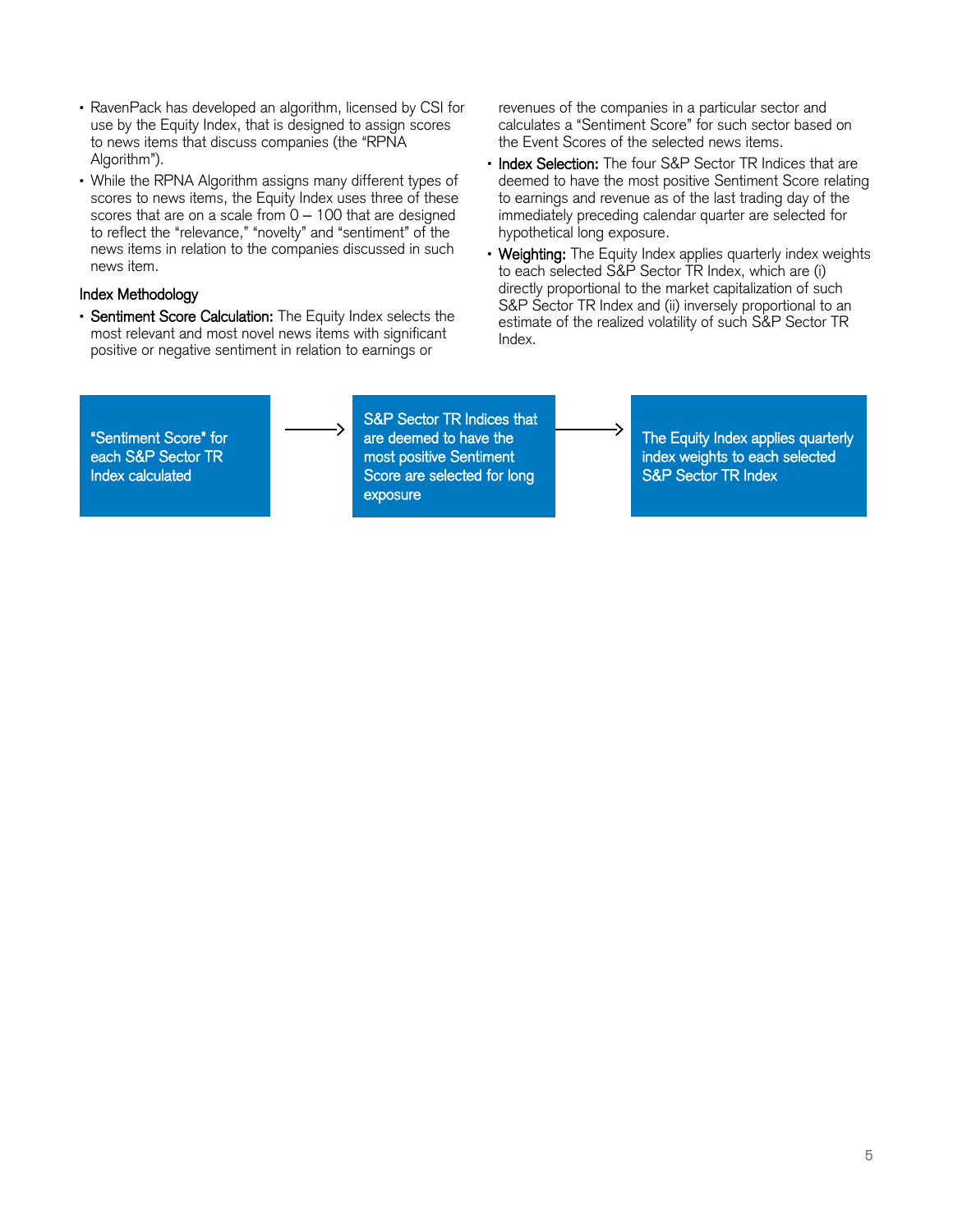### Back-Tested and Actual Sector Selection Frequency of the Equity Index

The below table shows the frequency with which the Equity Index allocated exposure to each S&P Sector TR Index from September 2, 2005 to September 2, 2021. Because the Equity Index was launched on September 29, 2017, the accompanying table is based in part on back-tested Index performance information. The Equity Index is designed to maintain exposure to a hypothetical portfolio of at least four S&P Sector TR Indices. The frequency with which the Equity Index allocated exposure to each S&P Sector TR Index is no indication of what the Equity Index will do in the future. Even if the Equity Index allocates exposure to each S&P Sector TR Index at a frequency comparable to the below, the relevant S&P Sector TR Indices may perform poorly and the level of the Equity Index may decline as a result. The pie chart below shows the most recent rebalance weights, as of September 2, 2021, of the Equity Index amongst S&P Sectors TR Indices. For more information on the limitations of back-tested Index performance information, see "Limitations of Back-Tested Index Performance Information" above.

| <b>S&amp;P Sector TR Index</b>                    | <b>Ticker</b>   | <b>Average Selection</b><br>Frequency*** |                   |
|---------------------------------------------------|-----------------|------------------------------------------|-------------------|
| S&P 500 Consumer Discretionary Sector TR Index*   | SPTRCOND*       | 12.3%                                    |                   |
| S&P 500 Consumer Staples Sector TR Index          | <b>SPTRCONS</b> | 11.2%                                    |                   |
| S&P 500 Energy Sector TR Index                    | <b>SPTRENRS</b> | 8.8%                                     |                   |
| S&P 500 Financials Sector TR Index                | <b>SPTREINI</b> | 5.0%                                     |                   |
| S&P 500 Health Care Sector TR Index               | <b>SPTRHLTH</b> | 13.8%                                    |                   |
| S&P 500 Industrials Sector TR Index               | <b>SPTRINDU</b> | 9.2%                                     |                   |
| S&P 500 Information Technology Sector TR Index*   | SPTRINFT*       | 13.1%                                    |                   |
| S&P 500 Materials Sector TR Index                 | <b>SPTRMATR</b> | 7.7%                                     | <b>SPTR</b><br>57 |
| S&P 500 Real Estate (Sector) Index Total Return** | SPTRRLST**      | $1.9\%$                                  |                   |
| S&P 500 Communication Services Sector TR Index*   | SPTRTELS*       | 14.6%                                    |                   |
| S&P 500 Utilities Sector TR Index                 | <b>SPTRUTIL</b> | $3.1\%$                                  |                   |



Source: Bloomberg, RavenPack, Credit Suisse, Standard and Poor's.

\*In September 2018, S&P Dow Jones Indices and MSCI, Inc. updated the Global Industry Classification Sector structure, which resulted in an update to the sector representation in the S&P Sector TR Indices. Among other changes, the update broadened the Telecommunications Services sector and renamed it the Communication Services sector. The Communication Services sector includes companies selected from the Consumer Discretionary sector previously classified under the Media Industry Group and the Internet & Direct Marketing Retail sub-industry and select companies previously classified in the Information Technology sector.

\*\*According to S&P Dow Jones Indices, effective Monday, September 19, 2016, Real Estate was moved out from under the Financials Sector and promoted to its own sector under code 60.

\*\*\* Due to rounding, the average selection frequency or most recent rebalance weights may not add up to 100%.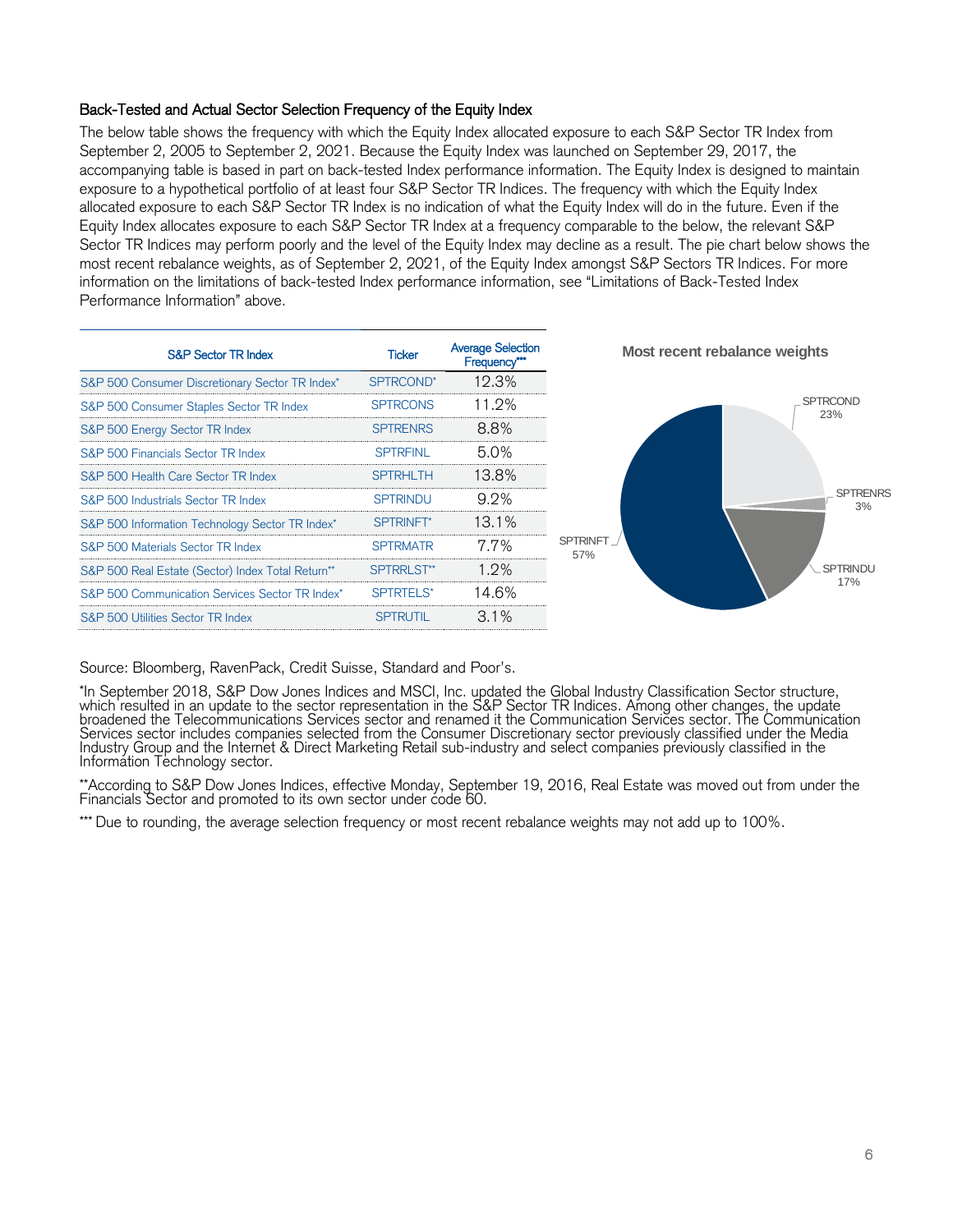## Index Asset Allocation and Realized Volatility Target

- Asset Allocation: The Index allocates (i) all of its exposure to the Equity Index during potential "lower volatility" periods and (ii) part of its exposure to the Equity Index and the remainder of its exposure to one or both Fixed Income Indices during potential "higher volatility" periods.
	- o When the historical realized volatility of the Credit Suisse RavenPack AIS Index is greater than 5% (signaling "more risky" markets), the Index reduces its exposure to the Equity Index and allocates part of its portfolio to one or both Fixed Income Indices
	- The greater the historical realized volatility of the Credit Suisse RavenPack AIS Index, the less of the portfolio is allocated to the Equity Index and the more of the portfolio is allocated to one or both Fixed Income Indices.
- Risk Signal: Captures the presence of a downward trend in the performance of the 10Y Fixed Income Index.
	- o If the Risk Signal is off, the Index will allocate all of the fixed income exposure, if applicable, to the 10Y Fixed Income Index.
	- o The Risk Signal is turned on if the performance of the 10Y Fixed Income Index over the previous ten Index Calculation Days is lower than its historical moving average, indicating that the risk of future negative performance in ten-year U.S. Treasury note futures contracts is rising; in this scenario, the Index will allocate half of the fixed income exposure to the 10Y Fixed Income Index and the remaining half to the 2Y Fixed Income Index, which generally has a lower volatility than the 10Y Fixed Income Index.
- Realized Volatility Target: Index attempts to achieve a realized volatility target of 5% by varying its notional exposure to the portfolio of indices.
	- o The notional exposure to the portfolio on each Index Calculation Day will be set equal to the target volatility of 5% divided by the historical realized volatility of the portfolio calculated on such day, subject to a maximum notional exposure of 150%.
	- o If the realized volatility of the portfolio is less than 3.33%, the Index will not achieve its target volatility of 5% even with 150% exposure to the portfolio.
	- An exposure of less than 100% would mean that the Index will participate in only a limited degree of the performance of the portfolio of the Component Indices, and the difference between 100% and that exposure will be hypothetically allocated to non-remunerating cash and will accrue no interest or other return.

## Index Characteristics

l

 $\overline{a}$ 

- Objective: The Index is designed to provide exposure to a hypothetical "balanced" portfolio (consisting of the Equity Index and a momentum strategy-driven allocation of the Fixed Income Indices), while targeting a realized daily volatility of 5%
- Exposure: The Index's hypothetical portfolio may, under certain circumstances, include both:
	- equity exposure, in the form of large-cap U.S. equity indices included in the Equity Index; and
	- fixed income exposure, in the form of U.S. Treasury note futures contracts tracked by the Fixed Income Indices
- . Realized Volatility Target: The Index's exposure to the portfolio is adjusted on each Index Calculation Day in an attempt to maintain its realized volatility target of 5%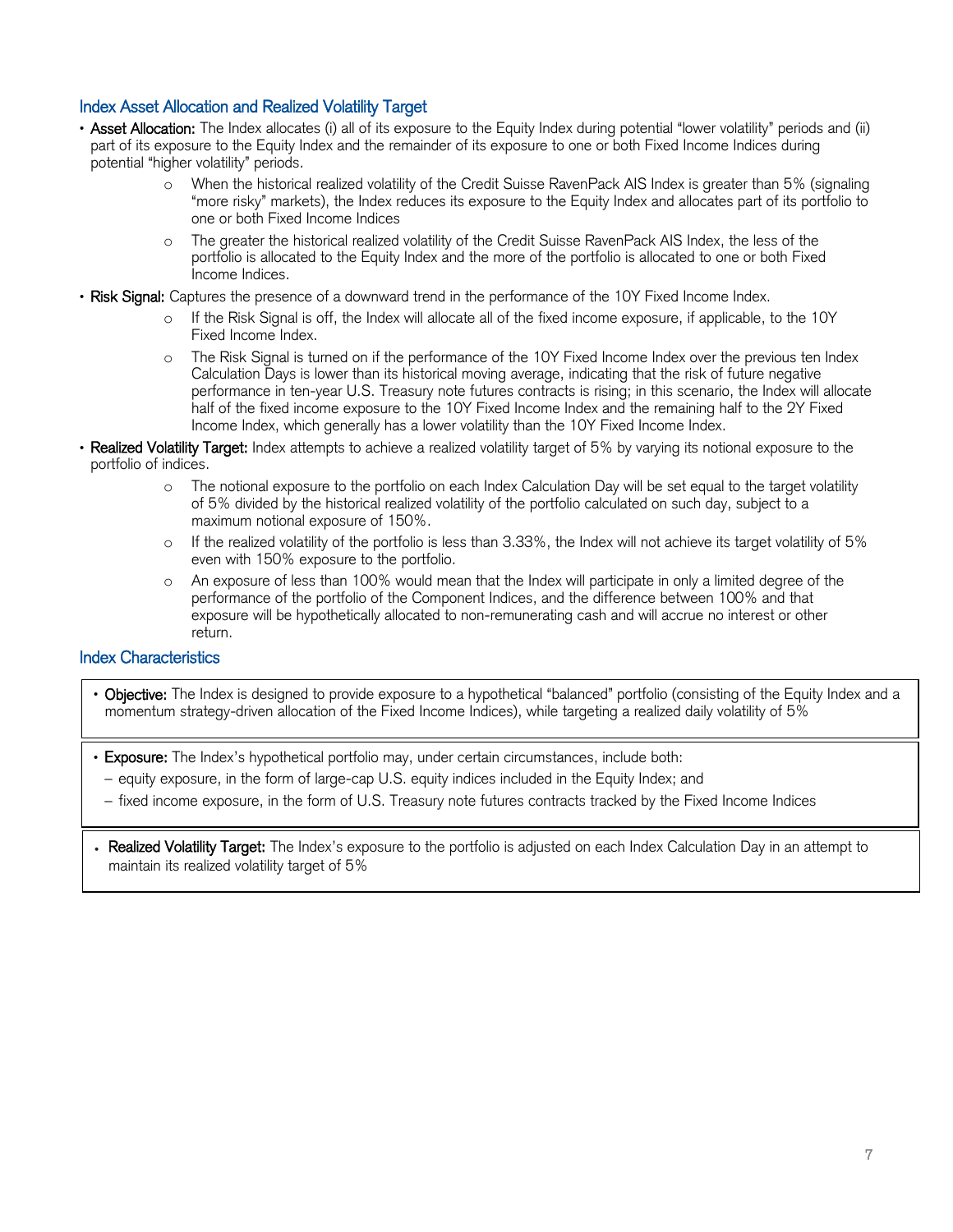### Selected Risk Considerations

The following describes significant risks relating to the Index. We urge you to read the following information about these risks, together with the other information in the offering documents before investing in any securities related to the Index. In particular, please review the "Selected Risk Considerations" section in the underlying supplement dated June 18, 2020 before investing in any securities related to the Index.

Selected Risk Considerations Related to the Index

- *The Index Does Not Attempt to Achieve a Broad or "Balanced" Asset Class Diversification.* "Balanced" is not meant to imply broad or balanced diversification across asset classes leading to risk mitigation. The Index does not attempt to achieve a broad asset class diversification, and in some instances may have only equity exposure.
- *The Index Has Limited History and May Perform in Unexpected Ways.* The Index was launched on October 6, 2017. Because the Index is of recent origin with limited performance history, an investment linked to the Index may involve a greater risk than an investment linked to one or more indices with an established record of performance.
- *An index fee of 0.50% per annum is deducted in the calculation of the Index.* The index fee will place a drag on the performance of the Index, offsetting any appreciation of its portfolio, exacerbating any depreciation of its portfolio and causing the level of the Index to decline steadily if the value of its portfolio remains relatively constant. The Index will not participate in any appreciation of its portfolio unless it is sufficiently great to offset the negative effects of the index fee, and then only to the extent that the favorable performance of its portfolio is greater than the index fee (and subject to the volatility-targeting feature). As a result of this deduction, the level of the Index may decline even if its portfolio appreciates.
- *The Index May Fail to Maintain Its Volatility Target and May Experience Large Declines as a Result.* Because this exposure adjustment is backward-looking based on realized volatility over a prior period, because past volatility may not be predictive of future volatility and because there is a time lag between when volatility occurs and when the Index rebalances its portfolio, there may be a time lag before a sudden increase in the volatility of the portfolio of Component Indices is sufficiently reflected in the exposure to the portfolio of Component Indices to result in a meaningful reduction in realized volatility.
- *The Volatility-Targeting Feature May Cause the Index to Perform Poorly in Temporary Market Crashes.* The Index may not meaningfully reduce its exposure to the Index's hypothetical portfolio until a crash has already occurred, and by the time the reduced exposure does take effect, the recovery may have already begun.
- *The Volatility-Targeting Feature Could Cause the Index to Significantly Underperform Its Portfolio in Rising Equity Markets.* The Index will have less than 100% exposure to the Index's hypothetical portfolio at any time when realized volatility of the Index's hypothetical portfolio is greater than the Index's volatility target of 5%.
- *The Index's Volatility Target Is Arbitrary.* Realized volatility is not the same as implied volatility, which is an estimation of future volatility and may better reflect market volatility expectation.
- *The Credit Suisse RavenPack AIS Balanced Index's Decay Factors Are Arbitrary.* The decay factors were chosen arbitrarily by Credit Suisse out of many decay factors that Credit Suisse could have selected, and may not be the optimal decay factors to use for the Index.
- *Calculating the Preliminary Weight of the Equity Index in the Index's Portfolio Based on the Arithmetic Average of the Short-Term and Long-Term Realized Volatilities of the Credit Suisse RavenPack AIS Index Is Arbitrary.* This averaging of short-term realized volatility and long-term realized volatility is arbitrary and may dampen or heighten the calculated realized volatility of the Equity Index compared to other methods of calculating volatility such as implied volatility, which is an estimation of future volatility and may better reflect market volatility expectation.
- *A Significant Portion of the Index May Be Hypothetically Allocated to Non-remunerating Cash, Which May Dampen Returns.* At any time when the Index has less than 100% exposure to the Index's hypothetical portfolio, a portion of the Index (corresponding to the difference between the exposure to the Index's hypothetical portfolio and 100%) will be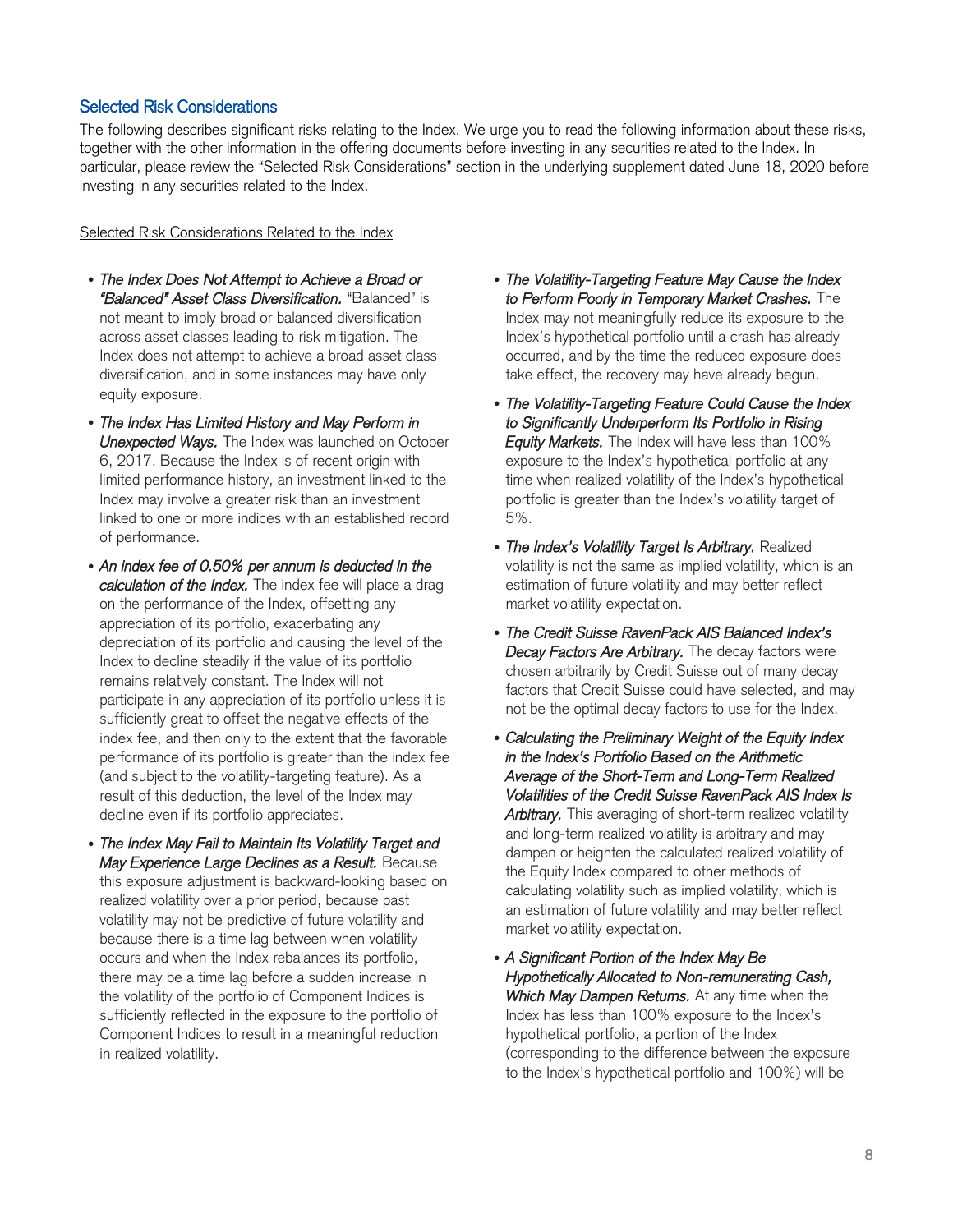hypothetically allocated to non-remunerating cash and will not accrue any interest or other return.

- *The Index Is Exposed to Risks Related to the Component Indices.* The Index's performance will be directly affected by the performance of the Component Indices and the risks related to the Component Indices.
- *The Index's Allocation Methodology May Not Be Successful If the Equity Index and the Fixed Income Indices Decline at the Same Time.* If the equity component and the fixed income components tend to decline at the same time—in other words, if they prove to be positively correlated—the Index's allocation methodology will not be successful, and the Index may experience significant declines.
- *The Index May Have Significant Exposure to the Fixed Income Indices, Which Have Limited Return Potential and Significant Downside Potential, Particularly in Times of Rising Interest Rates.* The Fixed Income Indices offer only limited return potential, which in turn limits the return potential of the Credit Suisse RavenPack AIS Balanced Index.

Selected Risk Considerations Related to the Credit Suisse RavenPack AIS Index

The Credit Suisse RavenPack AIS Index is a Component Index of the Credit Suisse RavenPack AIS Balanced Index.

- *The Credit Suisse RavenPack AIS Index Is Called "Artificial Intelligence" Only in the Limited Sense that It Is Based on a Static Algorithm.* The RPNA Algorithm does not learn from news items it processes or adapt to its environment and, as a static algorithm, will continue to use the same mathematical rules to process news items, even as news develops over time
- *News Items Used to Calculate the Index May Be Incomplete, Biased or Inaccurate.* Any news items used to calculate the Index and related sector weightings may contain misstatements, inaccuracies or omissions, which may be material to the performance of the relevant issuer.
- *RavenPack Exercised Discretion in Developing the RPNA Algorithm.* The way the RPNA Algorithm processes news items reflects decisions RavenPack made about the RPNA Algorithm's construction.
- *The Scoring and Classification of News Items May Be Materially Inaccurate.* The scoring and classification of news items about individual companies (or their affiliates) by the RPNA Algorithm may not accurately reflect the impact such news items have on the performance of an S&P Sector TR Index as a whole, which may adversely affect the performance of the Credit Suisse RavenPack AIS Index, and therefore the value of your securities.
- *The Credit Suisse RavenPack AIS Index Is Calculated Based on Third-Party Data, Which May Become Unavailable.* The RPNA Algorithm is owned and operated by RavenPack, which is not affiliated with Credit Suisse.
- *You Will Not Benefit from Any Updates to the RPNA Algorithm.* Any improvements or refinements to the RPNA Algorithm that are published after Version 4.0 will not be reflected in the Index.
- *Use of RavenPack Data by Third Parties May Adversely Affect the Performance of the Credit Suisse RavenPack AIS Index.* RavenPack sells rights to use RPNA Algorithm data to third parties, and Credit Suisse has no control over the actions of any such third parties.
- *Because of Arbitrary Methodological Rules, the Credit Suisse RavenPack AIS Index Excludes News Items that May Be Significant to the Performance of Companies in the S&P Sector TR Indices.* Due to arbitrary methodological rules, the news items considered by the Credit Suisse RavenPack AIS Index may not include all news items that are relevant to the performance of companies in the S&P Sector TR Indices.

General Risks Related to the Indices

The following risks relate to the Index and the Credit Suisse RavenPack AIS Index.

• *Past Performance of the Indices Is No Guide to Future Performance and There Is No Assurance that the Strategies on Which the Indices are Based Will Be Successful.* We cannot predict the future performance of the indices and there is no assurance that the strategy on which the indices are based will be successful in producing positive returns.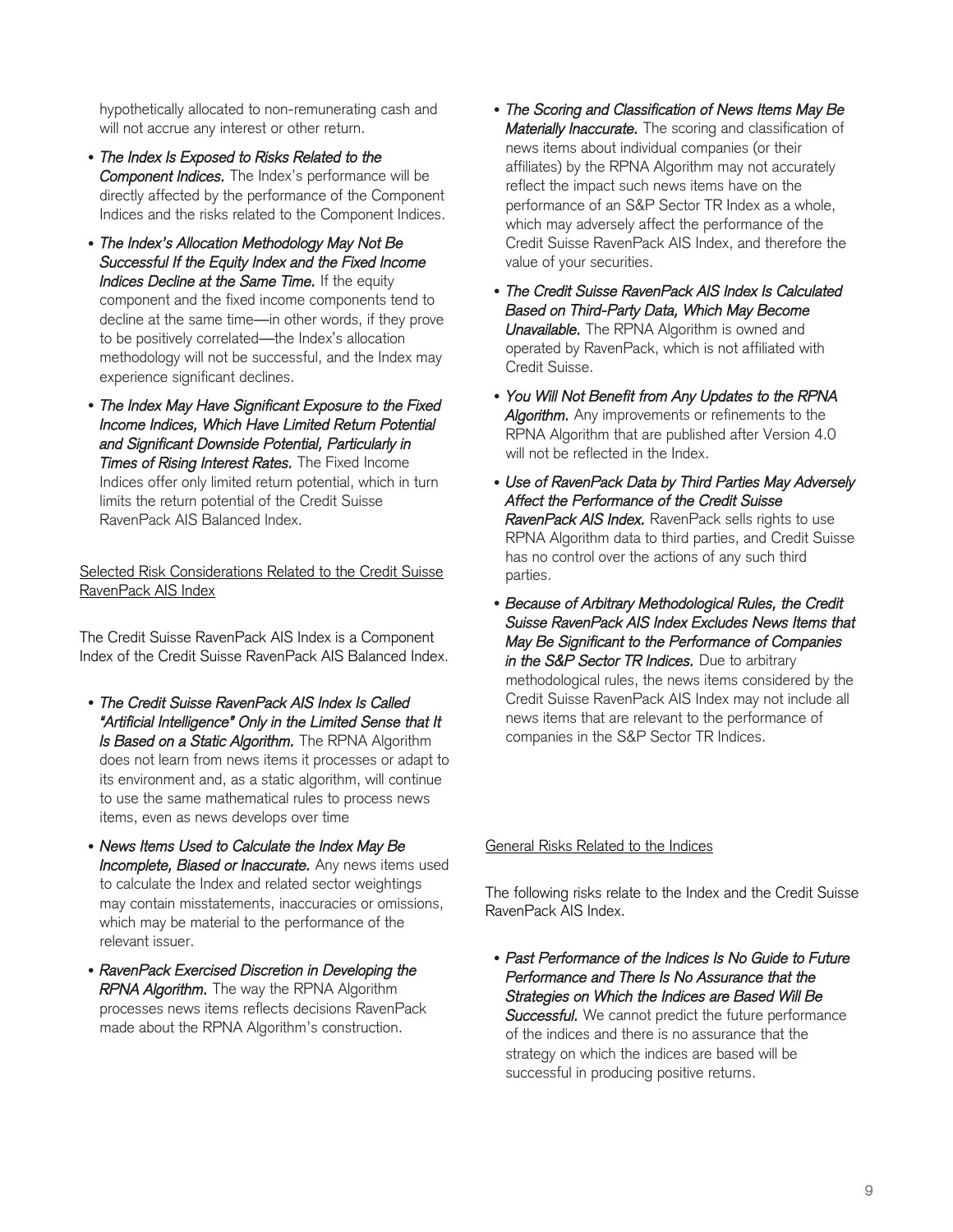- *There Can Be No Assurance that the Performance of the Indices over Time Will Approximate the Return of the Relevant Strategy or Any Other Strategy.* The composition of the indices at any time is determined by the allocation methodology, and is not actively managed by the relevant index sponsors. There can be no assurance that the performance of the indices over time will approximate the return of the relevant strategy or any other strategy.
- *You Will Not Have Any Rights in Any Stocks or U.S. Treasury Note Futures Contracts Included in the Indices.* The securities will be paid in cash, and you will have no right to receive any payment or delivery in respect of any stocks or U.S. Treasury note futures contracts.

*Owning the Securities Is Not the Same as Directly Owning the Stocks or U.S. Treasury Note Futures Contracts Included in the Indices.* For example, as an investor in the securities, you will not have rights to receive dividends or other distributions or any other rights, including voting rights, with respect to any stocks included in any index.

- *Suspension or Disruptions of Market Trading in Stocks or Futures Contracts May Adversely Affect the Value of the Securities.* Stock markets and futures markets are subject to temporary distortions or other disruptions due to various factors, including the lack of liquidity in the markets, the participation of speculators, and government regulation and intervention. These circumstances could affect the level of the indices and the value of the securities*.*
- *We and Our Affiliates May Have Economic Interests Adverse to Those of the Holders of the Securities.*  Potential conflicts of interest may exist between our affiliates and you, including with respect to certain determinations and judgments that they must make in determining amounts due to you, either at maturity or

upon early redemption of the securities or the composition or methodology of the indices.

- *Adjustments to the Indices or to their Respective Components Could Adversely Affect the Securities.* The relevant index sponsor can make methodological changes to the indices that could change the level of the indices at any time. Any action by the relevant index sponsor could adversely affect the amount payable at maturity or repurchase and/or the market value of the securities.
- *You Will Have No Rights Against the Entities with Discretion over the Indices or their Respective Components.* As an owner of the securities, you will have no rights against the relevant index sponsor or the Index Calculation Agent even though the amount you receive at maturity or upon repurchase of your securities by Credit Suisse will depend on the level of the indices.
- *Adjustments to the Indices Could Adversely Affect the Performance of the Indices.* At any time, the Index Calculation Agent can make methodological changes that could change the present and past levels of the indices. Any action taken by the Index Calculation Agent could adversely affect performance of the indices.
- *The Indices Will Be Calculated Pursuant to a Set of Fixed Rules and Will Not Be Actively Managed. If the Indices Perform Poorly, the Relevant Index Sponsor Will Not Change the Rules in an Attempt to Improve Performance.* Unlike a mutual fund, which could be actively managed by the fund manager in an attempt to maximize returns in changing market conditions, the index rules will remain unchanged, even if those rules might prove to be ill-suited to future market conditions.